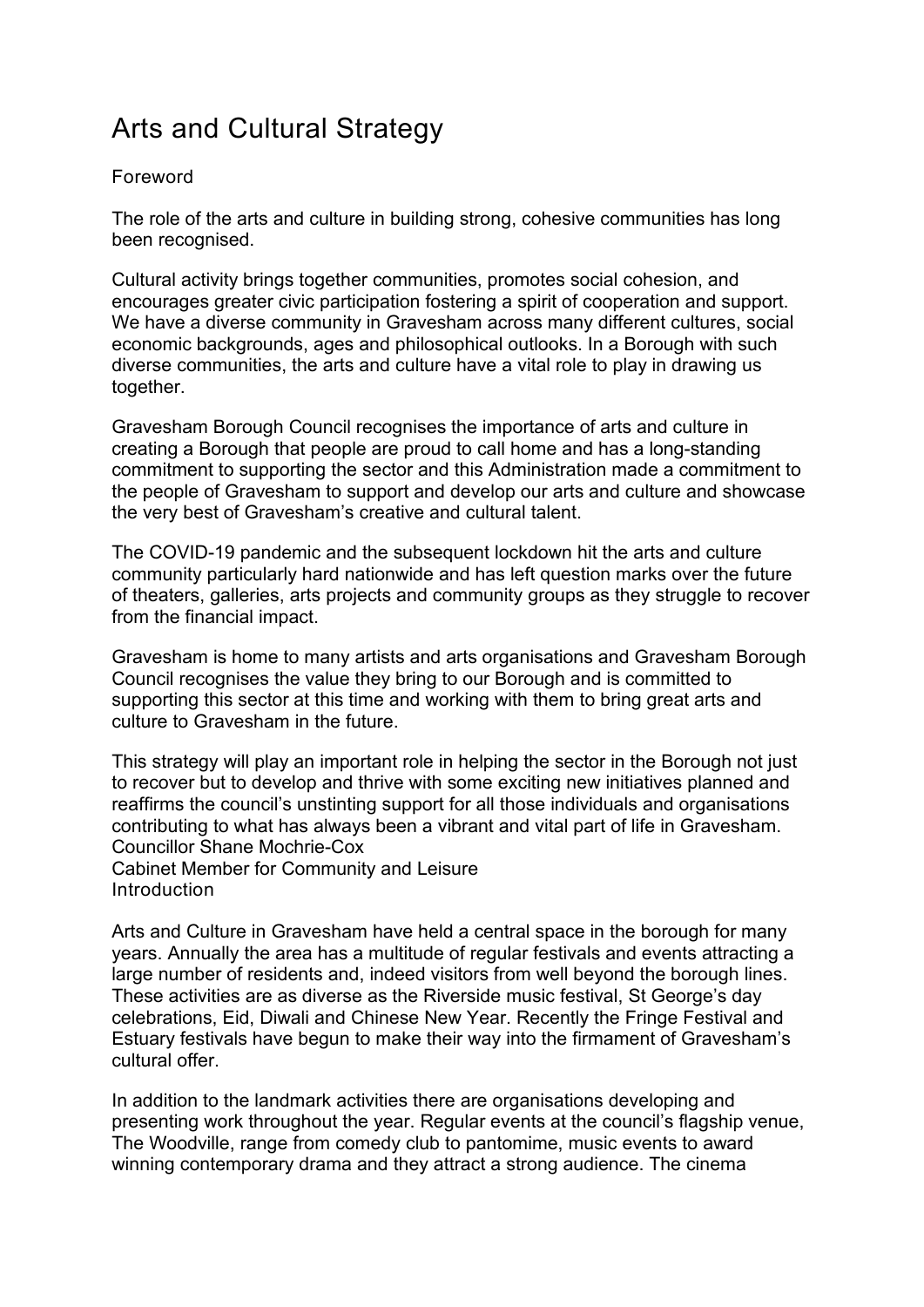audiences have been amongst the first to return after the pandemic lockdown in 2020 and patrons have been enthusiastic to experience outdoor work whilst the venues have been closed. The outdoor venues represent an important part of the recovery process for the borough beyond Covid-19.

Cultural activity is not limited to the large venues, partner organisations such as the lightship LV21 (moored at St Andrews Quay), Northfleet Big Local, The Gr@nd Healthy Living Centre and NPO's such as Cohesion + are creating important and popular events in Gravesham throughout the year. In addition the Borough Market is also developing a strand of arts programming. The creation of Gravesham Arts Salon (GAS) in 2016 has brought together many of the artists and creative organisations working in the borough. This is a flexible constituted network that has developed sufficiently to submit successful funding bids and is an intrinsic part of the delivery of this strategy.

Whilst it is true that the umbrella term of 'Arts and Culture' can be used to describe these activities, and many more enjoyable aspects of living in Gravesham, most of those attending are just enjoying the buzz of living in a borough that is fun and adventurous and where there is always something happening.

The prevailing intention of all of Gravesham's activities has been to work with and for the community - a community which is rich and diverse. This strategy will not swerve from that intention, rather it will take the building blocks of the last 5 years in which over 500,000 people engaged in cultural activities and develop a thriving cultural infrastructure for all residents and visitors to enjoy.

Resident comment - Build on the strong legacy of community events and support creativity and cultural cohesion within the borough.

It will recognise the strong foundations that have been laid and build a sustainable creative future for Gravesham firmly establishing its position as a cultural lynchpin on the North Kent coast. This aim is firmly embedded in the council's corporate plan.

This strategy is a plan for the next five years until 2025 and outlines how the aims identified can be achieved with strong leadership and aspiration and partnerships with key organisations in our borough. The strategy is ambitious but realistic and must be a living document that can adapt and grow with the times.

To ensure that this strategy remains relevant and focused it will be reviewed regularly, action plans will be drawn up annually and the reporting of results will be part of the council's annual review.

Make it in Gravesham has been developed consulting with our residents and visitors, our artists and our creative partners, our businesses and community organisations and we will continue to consult and work with them throughout the life of this strategy to keep it vibrant and relevant in the coming decade. Our Vision

This strategy has been developed in consultation with residents, partners, local business and the wider cultural sector. The vision and priorities have been identified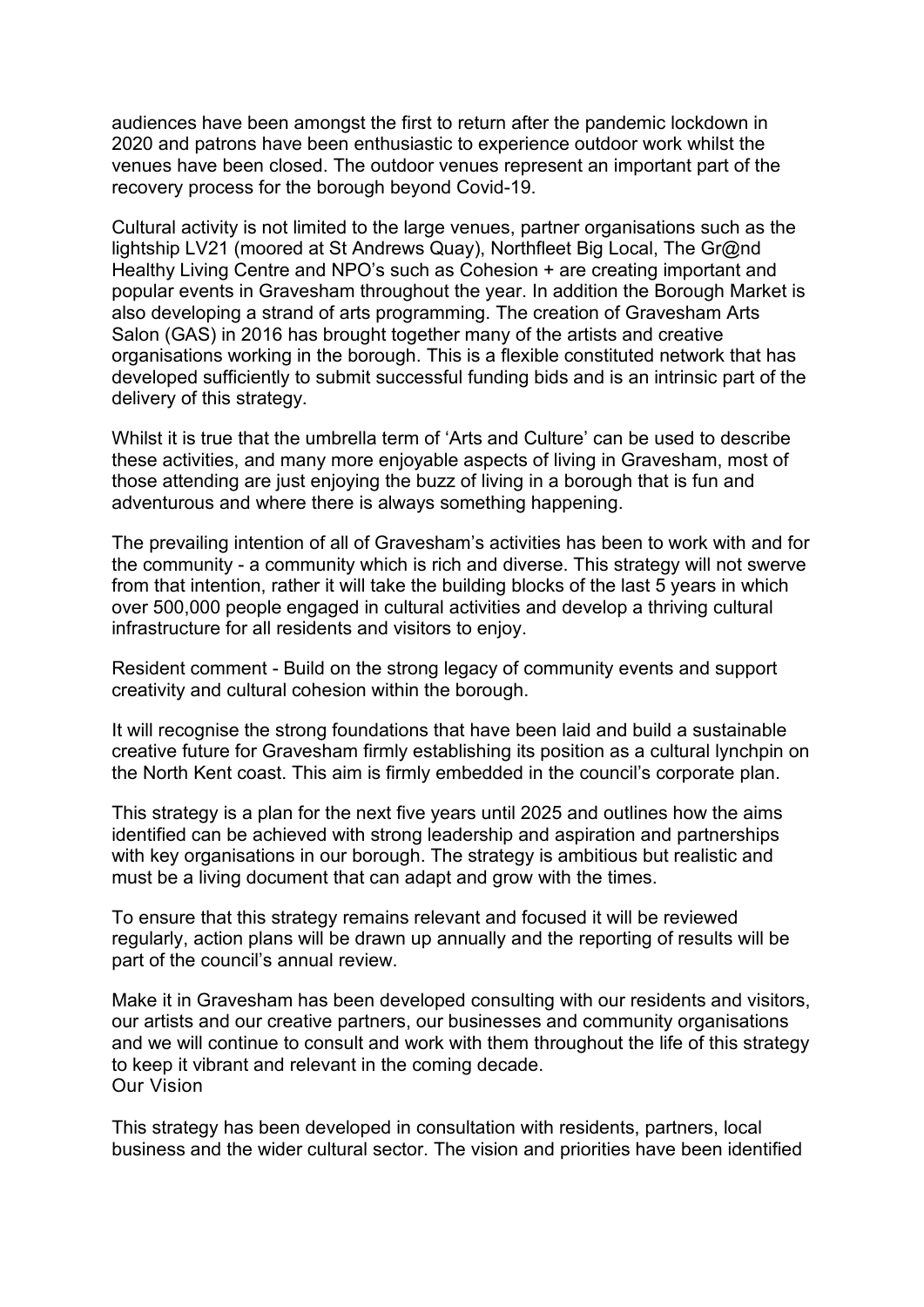through surveys and steering groups and are embedded within the council's corporate plan and other relevant strategies.

'Gravesham will be the cultural and artistic hub of North Kent. Defined by a thriving artistic community and a diverse, innovative and accessible programme of events for residents and visitors to enjoy.' **Context** 

To develop and deliver a strategy during a period of turmoil and upheaval is to be given the opportunity to see the world anew, to recognise our strengths and our abilities and to emerge with a flexible and visionary plan for our future. In order to ensure that we are aligned across the borough, the nation and the sector we have created the arts and culture strategy paying particular attention to the strategies that surround it and the responses of our residents and partners.

Strategic Position

*Gravesham Borough Council Corporate Plan*

The arts and culture have been established as aims within the council's corporate plan. The vision of the overall plan is to 'deliver a Gravesham to be proud of' with 3 overarching objectives – People, Place and Progress. The Place objective identifies the council's commitments to arts and culture.

Place – Gravesham has a proud heritage and benefits from a strong, diverse local community. The plan has committed to a connected community with the following cultural assurances.

- Enhancing the borough's cultural offer.
- Promoting Gravesham's arts and heritage.

Gravesham is a borough of significant cultural heritage with a strong sense of community, something that the council commits to nurture in delivering a place where people want to live, work and enjoy. The council recognizes that it has the opportunity to bring people together, helping to consult, educate and celebrate in building a cohesive community. This identity extends to the cultural sector and the council understands the fundamental role that arts and culture will play in shaping a Gravesham for the future. These commitments are brought together to embed a responsibility to further develop the borough's physical heritage and strong arts offer.

In addition to the direct references to enhancing the borough's arts, culture and heritage offer the council are driving forward an ambitious town centre regeneration agenda that includes the creation of new outdoor spaces as well as a performance venue including a 500 seat theatre, cinema and studio space.

The arts and culture strategy will be delivered as part of a large volume of strategic work being undertaken by the council including the heritage and tourism strategy and the Gravesham Borough Market strategy *Arts Council England (ACE)*

In recent years we have worked with ACE to further enhance the arts and cultural offer in our borough. We have had success with funding for one off projects such as Gravesham Riverside Fringe and we enjoy an open dialogue with the arts council. We have created the arts and culture strategy with the new Arts Council plan – Let's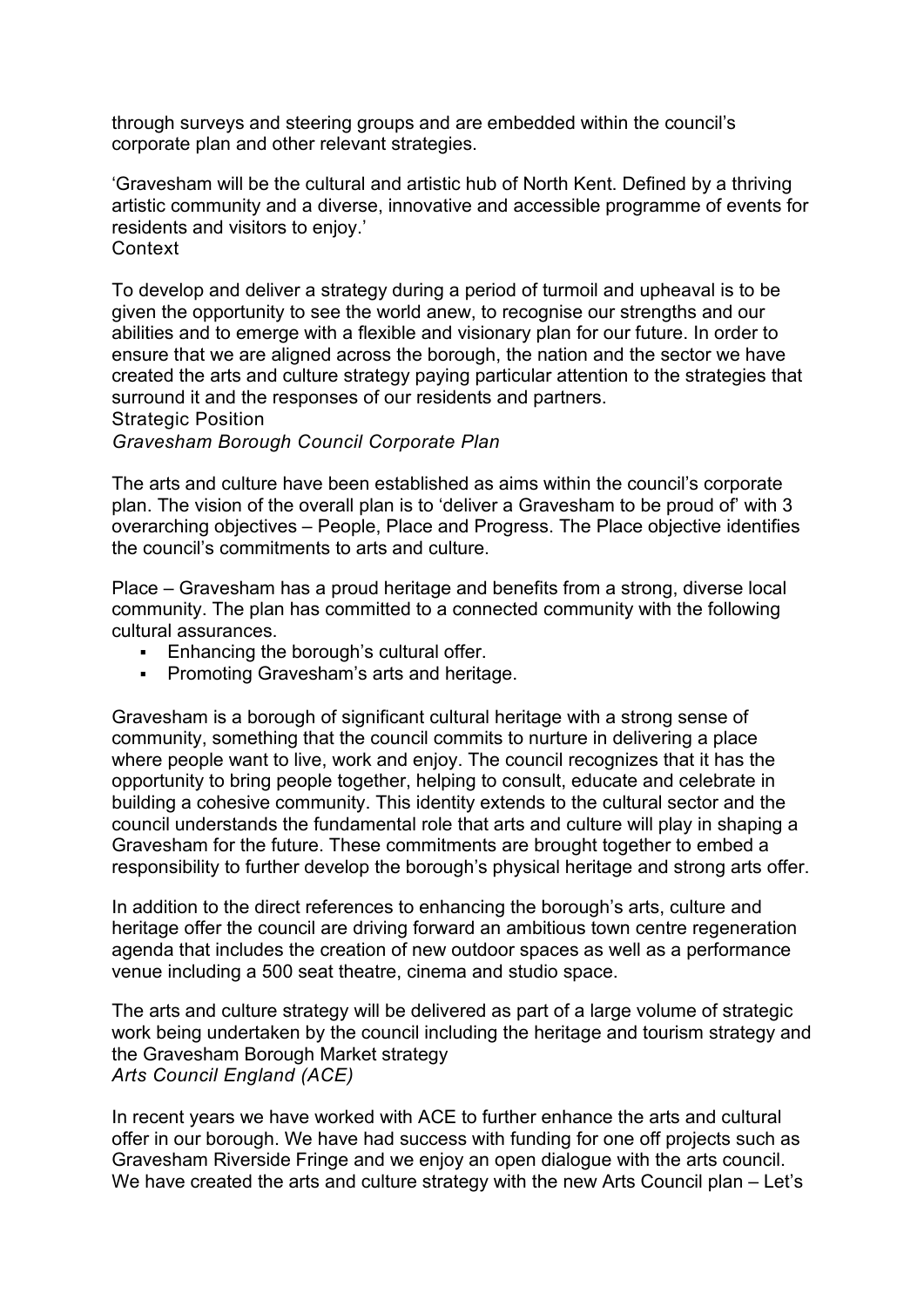Create 2020 – 2030. We have recognised where we have the opportunity to work with our community and ACE to develop our arts and culture offer responding to the outcomes identified in Let's Create

- Creative People
- Cultural Communities
- A Creative and cultural country

Resident comment - A town where people from outside the borough would recognise Gravesend as a town that is defined in a large part by its inclusive and vibrant creative and cultural identity.

## *Kent County Council*

Kent County Council published their 10 year cultural ambition for Kent in 2017 with the vision that 'by 2027 Kent will be a confident, vibrant county, where extraordinary cultural activity is available that enriches and transforms the lives of everyone'

KCC have identified three key actions to support this vision

- Create supporting and enabling the presentation of excellent art and the growth of world class creative productivity
- Innovate developing original and creative ideas, encouraging creative leadership and supporting skills and learning
- Sustain delivering access to finance, support for businesses, smarter ways of working, and empowering entrepreneurship.

Resident comment - Culture for any age promoting creativity, alternative art/music and the town itself.

## *Arts Partners and Colleagues*

Gravesham is home to many exciting artists and creatives and we have been very active in recent years in developing our relationships with our arts partners. The arts and cultural strategy has been formed in consultation with those colleagues to ensure that we can deliver a holistic and realistic plan for the next five years with partner and community involvement at its core.

Gravesham is home to 39 creative businesses including the Panic Rooms, a cluster of escape rooms representing the largest in the country. The London Resort is also in development which has the potential to bring more creative business into the area.

Partner comment - Gravesham [could be] a place where multicultural artists across all genres are supported to make, develop and show their work and where the cultural offer for audiences and participants is always exciting and varied. *Response to context*

Make it in Gravesham, the arts and culture strategy has responded the context of our world in 2020 and developed the following key priorities.

- Growing a cultural and creative community
- Supporting and developing artists and creatives
- Developing a vibrant and aspirational arts and cultural events programme
- **Enhancing and promoting our assets and heritage**
- Developing our children and young people creatively.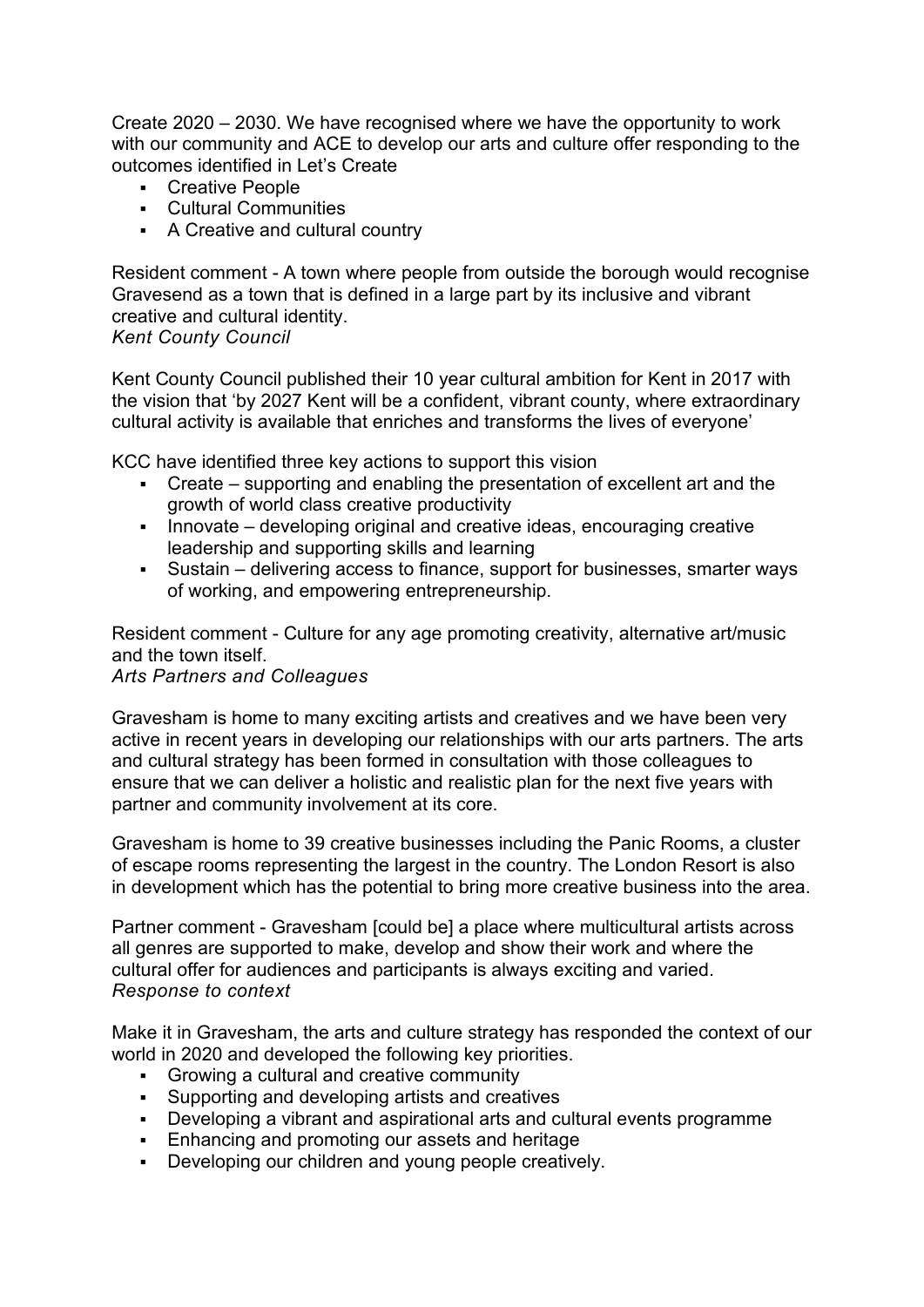In developing these priorities we have listened to our residents and partners through the engagement we have undertaken and recognised the synergy with relevant strategies We believe that they represent aims that are achievable and sustainable and we look forward to delivering them with our partners and our community. **Priorities** 

The council is committed to ensuring that the cultural offer of the borough reflects its diversity and vibrancy. This strategy is the first step towards achieving this and the priorities that have been identified are as a result of our engagement with our residents and our artists community.

Delivering on those priorities with a detailed plan and time frame throughout the life of this strategy will support the cultural assurances within the corporate plan. Growing a cultural and creative community

Gravesham is home to some incredible artists and arts organisations who, in turn are working with our communities to expand our offer making it accessible, vibrant and interesting and makes everyone feel included. We will work with our regeneration partners to establish arts and culture in our built environment. We will embed our cultural vision in our policies and develop our community through in the following ways.

- Continually explore opportunities for arts and culture around the Borough
- Establishing overarching recognition of the value of arts and culture in the borough throughout council policy. Striving to reinforce the cultural agenda centrally as a vehicle for stronger place making and community cohesion.
- Develop a cluster of 'Make it' spaces for artists to make, exhibit and present work as well as develop their own artistic practice. The work on this has already begun with the St Georges and St Andrews arts centre
- Establishing a new theatre space for Gravesham that is fit for purpose and provides a cultural community hub for the borough whilst ensuring high quality accessible creative content. Part of the St Georges regeneration programme
- Developing a cultural environment that is no longer solely confined by access to buildings and venues. Responding to the pandemic to ensure our plans are resilient and flexible.
- Establish an Artist in Residence Scheme we will establish a scheme for artists to work in Gravesham with our community developing their practice and giving our residents and visitors high quality experiences and opportunities.
- Develop the skills and diversity of our cultural workforce and that of our partners
- Create a volunteer network to support cultural events and the heritage sector and to enhance knowledge and enthusiasm for our assets.

Partner comment - To have a reputation as a destination for lovers of the arts, such that people will travel here for major events and be happy to visit knowing they will find something of interest on offer.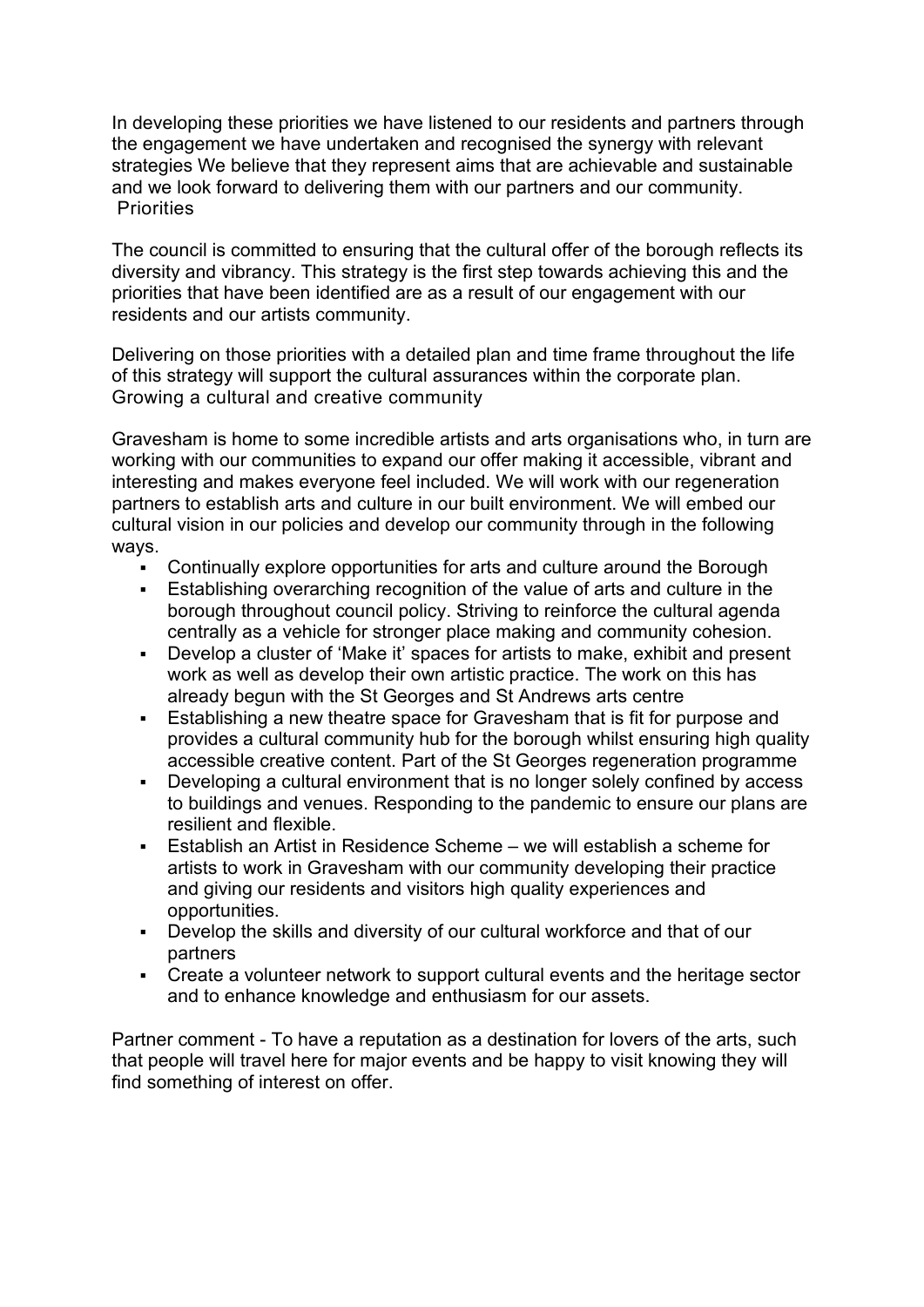Supporting and developing artists and creatives

Gravesham is home to many exciting artists and creatives with many more planning to relocate to the area. We wish to make a home for artists where they are central to the place making and success of the borough.

- Establishing a grant funding programme for local artists and creatives that can make a real difference to the work that is produced. We will do this with meaningful grants for artists to make work in Gravesham that has relevance to our community.
- Supporting local artists through grants and resources to work in partnership with GBC culture to leverage in funding from other sources to support work developed in and for Gravesham. This strand of work will be to exploit the opportunities that are on offer to ensure that we are driving our cultural agenda and bringing significant additional value to the community.
- Working with our creative businesses and partners to help freelance practitioners grow their practice and take SME's to the next level supporting sustainability.
- Create a directory of assets, artists and creatives to establish joined up thinking within the sector, greater inclusivity for all groups and better understanding of the offer in the community. We will build on the Gravesham Arts Salon model to encourage our artists and creatives to work in partnership both within the borough and over the borders to bring great experiences to our community.
- Ensuring that the live experience remains central to the programme of events at our venues whilst learning from and embracing digital platforms and 'comet' thinking. This sector has been stricken exponentially with the pandemic and we are committing to identifying new ways to deliver the live experience.

Resident comment - Attendance by diverse vibrant communities, fun events for families/ young children, promoting trust and creativity.

Establishing a vibrant and aspirational arts and cultural events programme.

Building on the work that has been established over a number of years we have the opportunity to create a festival town. With the pandemic making outdoor activity the most secure option for audiences we will develop that into annual festivals of events.

- Building on existing programmes to establish an annual festival of arts and culture in the summer months
- Accessing other funding streams to build in resilience and sustainability of our offer.
- Ensuring that the diversity that defines the borough is reflected in all our activities
- Encouraging and supporting the enthusiasm for accessing culture across new platforms to develop live/as live festivals
- Creating a culture card that offers residents access to cultural events and activities and embeds knowledge of the sector.
- **Ensuring all events are working towards and low carbon borough**

Resident comment - Build on the strong legacy of community events and support creativity and cultural cohesion within the borough.